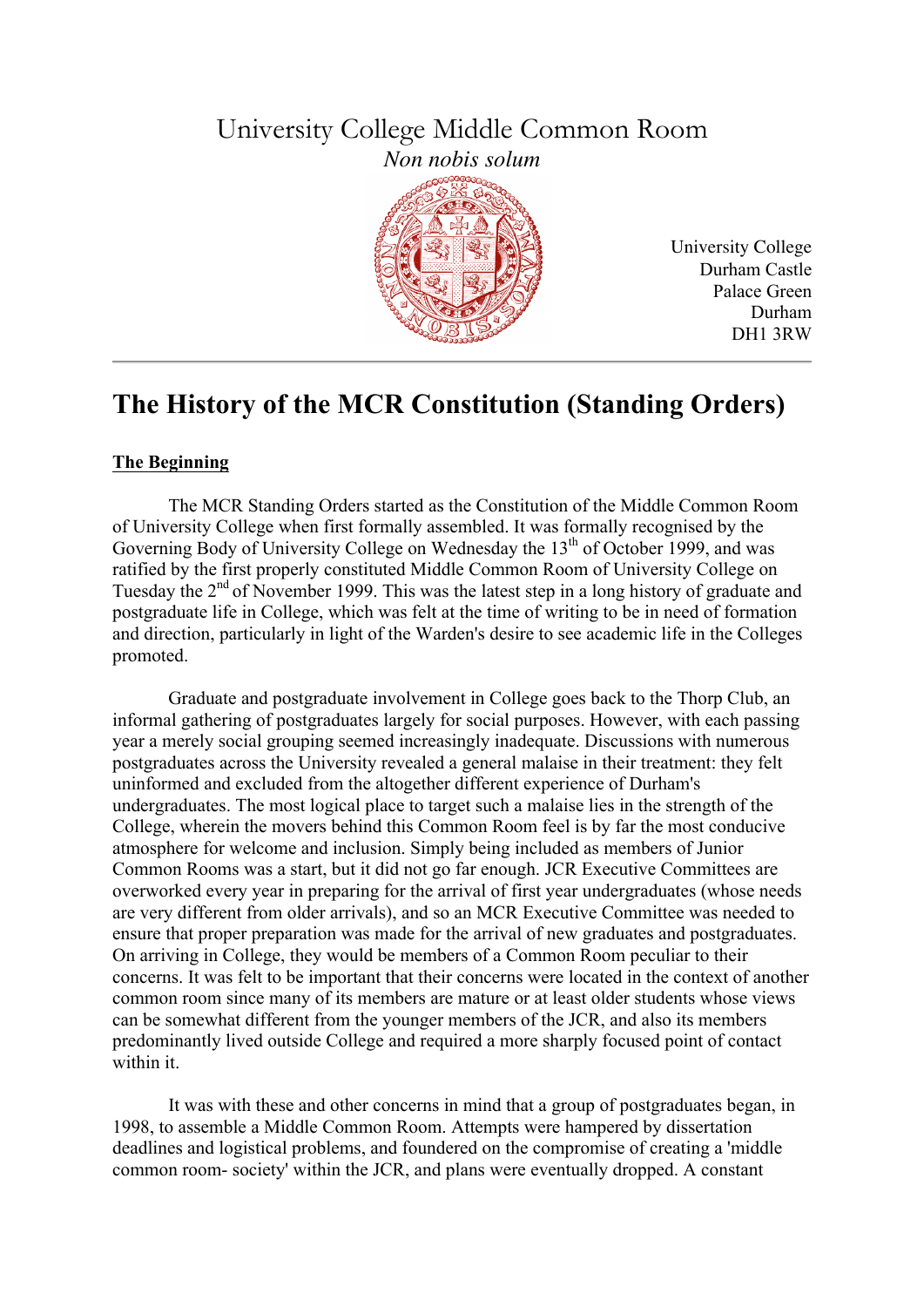problem has always been perceived in continuity, since so many of the members of the Middle Common Room remain within it for only one year, and so potential solutions to the problem had to be found.

The Constitution attempted to minimise the problems in several ways. Firstly, an Executive Officer of the Common Room (the Convenor) was appointed in order to see that Officers are in place each year. Secondly, it allows for all those who enter the Common Room in the following academic year both to stand for election and to vote; new as well as existing members. And finally, the Common Room's membership was widened by the presence of older members of the Junior Common as Associate Members.

College Officers and others have been immensely encouraging, and with this in mind it is hoped that this renewed project will mark the beginning of greater postgraduate strength and involvement in University College, and that they will be better able to make their distinctive contribution to College felt.

#### **The 2009 Amendment**

Since its formal creation in 1999, the Middle Common Room of University College continued to develop and expand. Numbers of postgraduates applying to be members of College had steadily risen, and the establishment of University College postgraduate accommodation for the first time in 2008 cemented this growth, building on the initial aims of those founder members of the MCR who wished to create an atmosphere conducive to welcome and inclusion.

The constitutional amendments of 2009 contained changes necessitated by decisions reached in the constitutionally required form as well as the need to modify certain anachronisms that had developed over the first ten years of the MCR's existence. They were presented to and ratified by the MCR on Wednesday 13<sup>th</sup> January 2010.

The increase in membership led to several important changes. Firstly, it was agreed by the MCR that associate membership would no longer be offered to fourth year undergraduates, as their interests and aims were best served by being solely members of the JCR, and that the MCR should exist primarily for the benefit of postgraduate members of College. Additionally it was also agreed that the limited distinction between honorary and associate membership would be abolished, with only ordinary and associate membership remaining.

At the suggestion of James Gate (President 2008-09), the membership of the Executive Committee was expanded to help not only run the larger MCR as a body within College, but also to engage with the MCRs of other colleges and other external institutions, ensuring that postgraduate members of College could benefit fully from the opportunities offered during their time at the University of Durham. It was also suggested that the enlarged Executive Committee was to be elected in accordance with a new timetable. It was decided that the positions of President and Treasurer (regarded as the 'core' executive positions) were to be elected at the end of Easter Term to ensure continuity and oversee preparations for the arrival of new MCR members at the beginning of Michaelmas term, whilst the remaining positions (Secretary, Steward, Welfare Representative and Durham Students' Union representative) would be elected at the beginning of Michaelmas term. It was the opinion of the MCR that this system allowed new members to stand and vote for a range of positions,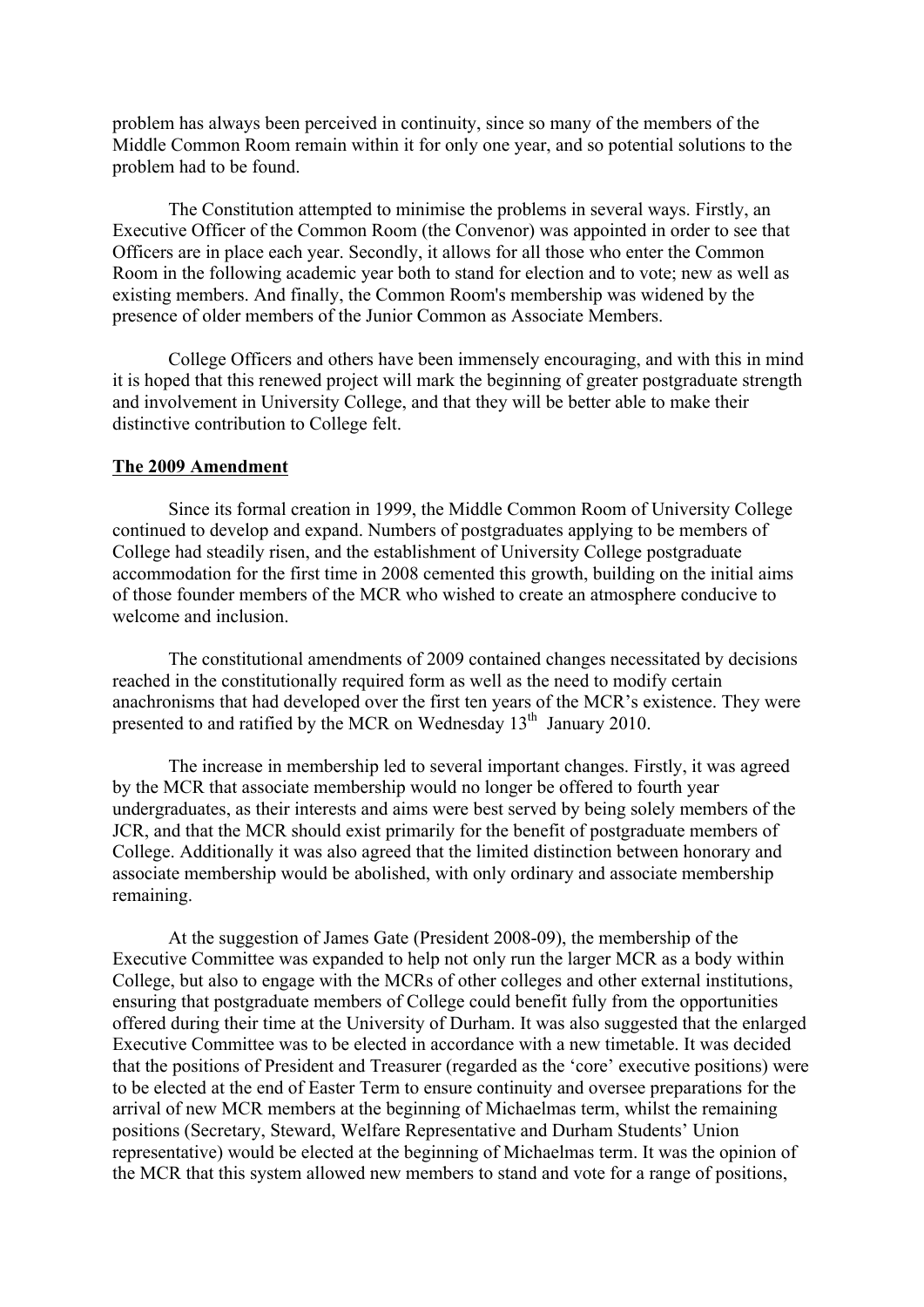thereby allowing for and encouraging the involvement of new members, whilst at the same time ensuring the long term stability of the MCR through the election of the positions of President and Treasurer by an electorate with experience of the MCR In addition, a Freshers Committee was also established to assist the newly elected President and Treasurer to run the MCR prior to the election of the rest of the Executive Committee.

#### **The 2013 Amendment**

In Epiphany 2013, the MCR Constitution was again amended, by unanimous vote of an Ordinary Meeting of the MCR, to reflect changes in the wider representative structures of the University, and to assist in the running of the Common Room, which had grown to over 200 members by Michaelmas 2012.

Firstly, the position of DSU Representative was abolished, reflecting changes in the DSU Council and the creation of separately elected DSU Representatives per college, rather than per common room. Secondly, it was felt that the growing size of the Common Room, and the increasing time commitment required from the President to ensure its smooth operation, necessitated the establishment of a Vice-Presidency. The Vice-President would be responsible for representing the MCR externally, and for assisting the President in the day-today running of the MCR The creation of this role also gave the MCR an officer who could act in lieu of the President if he or she is absent, particularly when dealing with College and University authorities.

Finally, amendments were made to introduce electronic voting by secret ballot, replacing postal votes by email. This measure does not replace the traditional method of election used in the MCR, but instead allows absent members to vote in a more secure and democratic manner.

#### **The 2014 Amendments**

In Epiphany 2014, the Constitution was updated to represent the greatly increased activity of the MCR and to correct numerous errata and remaining anachronisms. It now included a Social Committee and Ball Committee headed by the Social Chair, and an Academic Events Committee headed by the Vice-President.

It was again redrafted, and renamed 'standing orders' in line with the 'Durham Student Organisation' framework, during the Long Vacation of 2014 in order to reflect the much expanded size of the MCR, new electoral arrangements and to accommodate general harmonisation of the document. It was presented to the MCR for ratification on Wednesday  $22<sup>nd</sup>$  October 2014.

#### **The 2015 Amendments**

At the Michaelmas Ordinary Meeting of the MCR significant changes to the standing orders were presented for a vote. The vote rendered a two-thirds majority for approval of all changes; however, quorum of 20% of the MCR was not reached. Many of the proposed changes were necessary for the MCR to continue to operate so the issue was brought to College Office. Because College Office and College Council have ultimate authority to change the standing orders the proposed changes were sent to them for approval. At the Michaelmas 2015 College Council meeting the significant changes to the standing orders